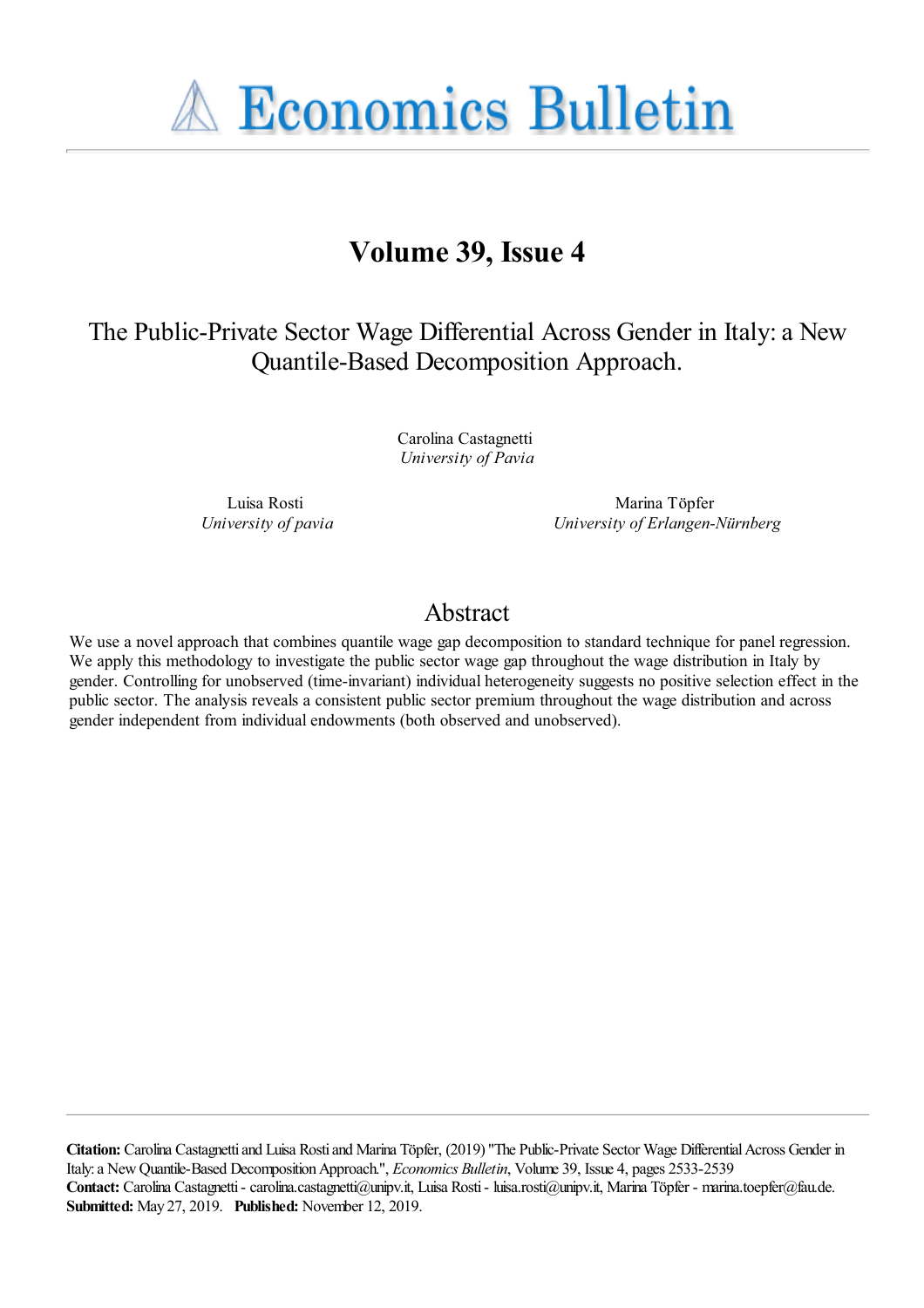### 1 Introduction

Related literature on the public-private pay differential has shown that, in general, the wage gap tends to be higher for women and typically narrows as one moves up the earning distributions (e.g. Lucifora and Moeurs, 2006). Giordano et al. (2011) find different publicsector wage premia along the wage distribution and across gender. The premium is typically higher for female workers compared to their male counterparts. However, in countries with more pronounced wage compression like Italy, the premium across quantiles for women is flatter. There are several theoretical interpretations of differences in pay among sectors. Gregory and Borland (1999), among others, argue that these differences in wage structure are not surprising given that wage setting in the public sector occurs in a political environment whereas private-sector decision making occurs in a market environment.

We use a two-step procedure for computing a Oaxaca-Blinder-type decomposition (Oaxaca, 1973; Blinder, 1973) using panel data for Italy (see Castagnetti and Giorgetti, 2019) in order to assess how the public-private sector wage gap (PPWG) varies along the wage distribution. First, we estimate the PPWG on the pooled sample neglecting unobserved individual heterogeneity. Second, we estimate the PPWG by means of the approach of Canay (2011) and run Machado and Mata (2005) decompositions for quantile regressions. This allows us to account for individual (time-invariant) heterogeneity by fixed effects estimation along the wage distribution. As men and women may face different selection into public jobs, we conduct the analysis separately by gender.

In line with previous findings, we find different, though positive, PPWGs and thus sectorwage premia along the wage distribution (e.g. Lucifora and Moeurs, 2006). In particular, we show the presence of higher premia for female workers compared to their male counterparts. By decomposing the PPWG, we show that it is almost completely due to differences in returns at the lower part of the earnings distribution, while this component vanishes at the upper part of the distribution. The results change dramatically, when we take generally unobserved individual-specific heterogeneity into account. Differences in returns between the public and private sector become the most important drivers of the gap for both men and women at all parts of the wage distribution.

### 2 Econometric Methodology

We estimate the following wage equations using linear quantile regression for individual i, with  $i = 1, \ldots, N$ :

$$
y_i = q_{\theta}(y_i|x_i) + u_{\theta i} = x_i'\beta_{\theta} + u_{\theta i}
$$
\n<sup>(1)</sup>

where  $q_{\theta}(y_i|x_i)$  is the *conditional quantile* of the dependent variable y (log wages), given the covariates x (individual characteristics). The distribution of the error term  $u_{\theta i}$  is left unspecified and it is assumed that  $q_{\theta}(u_{\theta i}|x_i) = 0$ . We estimate the wage equation separately for the public and the private sector as well as for men and women separately at different quantiles, with  $\theta = \{0.10, 0.25, 0.50, 0.75, 0.90\}$ . The decomposition of the PPWG in an explained and an unexplained components is carried out using the simulation technique of Machado and Mata (2005) that generalizes the Oaxaca-Blinder (OB) decomposition to a quantile regression framework.<sup>1</sup> The advantage of the quantile decomposition is that we can

<sup>&</sup>lt;sup>1</sup>The OB decomposition for the PPWG is given by

 $\bar{y}_{public} - \bar{y}_{private} = \bar{X}_{public}'\hat{\beta}_{public} - \bar{X}_{private}'\hat{\beta}_{private} = (\bar{X}_{public}' - \bar{X}_{private}')\hat{\beta}_{public} + \bar{X}_{private}'(\hat{\beta}_{public} - \hat{\beta}_{private})$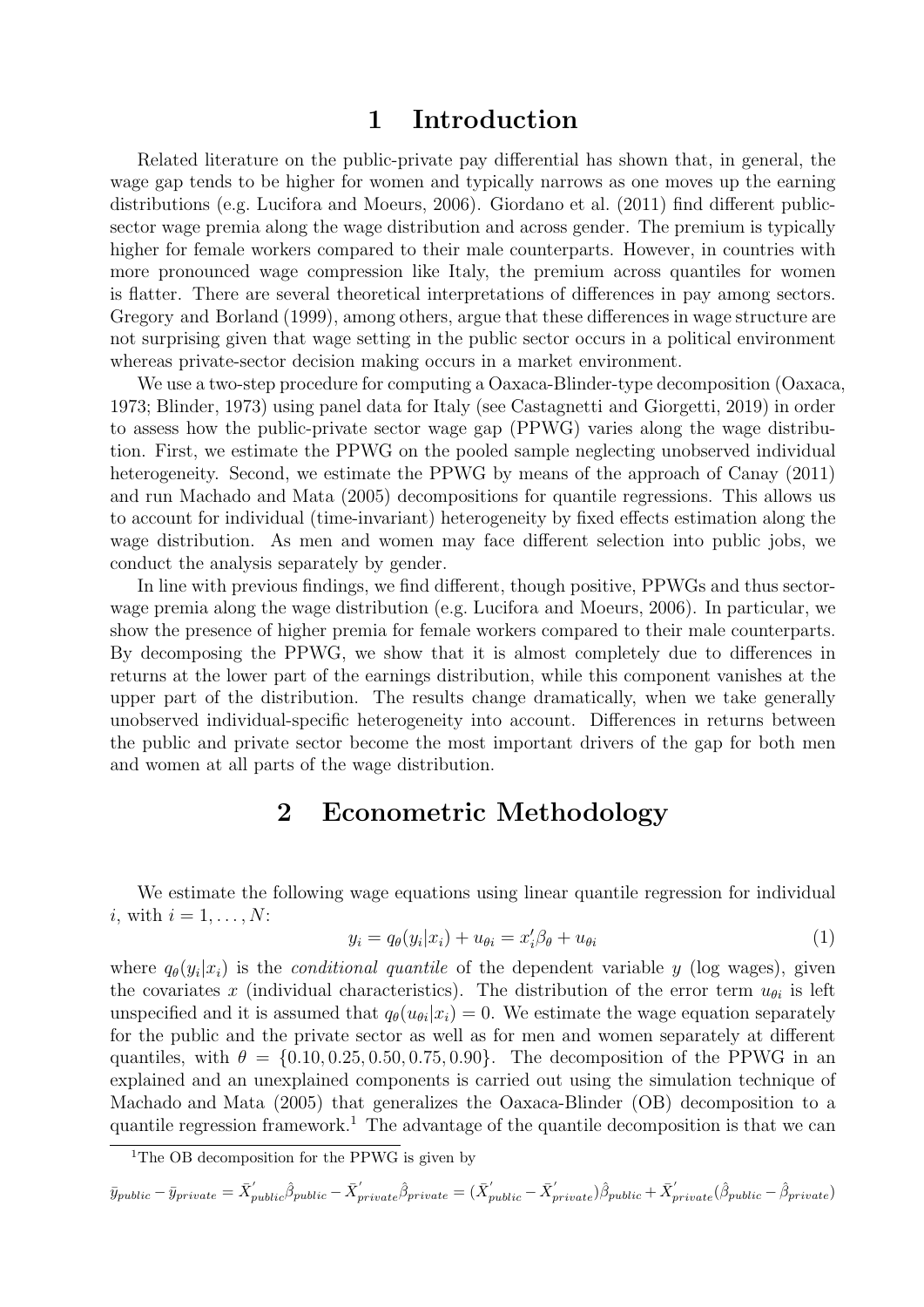estimate the unexplained component of the wage gap across the distribution of income, that is, at any quantile of the wage distribution. While in the OB setting, the wage gap is divided by means of a counterfactual wage structure, the Machado and Mata (2005) decomposition is based on the construction of a counterfactual distribution of  $y^{private}$ , i.e. a distribution of what would be for an individual employed in the private sector if she or he had been rewarded according to the public sector pay schedule.

Let  $S^G \in \{public, private\}$  represent public and private observations for  $G = (male, female),$ so that we have samples  $\{(y_{i,S}^G, x_{i,S}^G) : i = 1, \ldots, n_S^G\}$  for all populations S and gender G, and we can estimate  $q_{\theta}(y_S^G)$  separately for each group.

Formally, the Machado-Mata approach to estimate the counterfactual distribution of  $y_{private}^{G}$  can be summarized as follows:<sup>2</sup>

- 1. Draw a random sample  $\theta_i^*$  $i, i = 1, 2, \ldots, 5000$  from a uniform distribution  $U[0, 1]$ .
- 2. For each  $\theta_i$ , estimate  $\beta_{private}^G(\theta)$  and  $\beta_{public}^G(\theta)$  as

$$
\hat{\beta}_S^G(\theta_i^*) = \arg\min_{\beta \in \mathbb{R}^p} \sum_{j=1}^{n_S^G} \rho_{\theta_i^*}(y_{j,S}^G - x_{j,S}^{G\prime}\beta) \quad S = public, private
$$

using the public and private dataset, respectively.

- 3. Randomly draw 5, 000 private sector employees with replacement and use their characteristics  $(x_{\text{sprivate}}^G)$  to predict the wages using the estimated coefficients  $\beta_{\text{public}}^G(\theta)$ generating a set of predicted wages,  $\tilde{y}_{private}^G(\theta) = x'_{private}^G \hat{\beta}_{public}^G(\theta)$ . The empirical c.d.f. of these values is the estimated counterfactual distribution, namely what an individual employed in the private sector would have earned if she or he were paid according to the public sector pay schedule. The counterfactual distribution is computed for males and females, respectively.
- 4. Then compare the counterfactual distribution with the empirical public and private distributions whose  $\theta$  quantiles are defined by  $\hat{y}_{public}^{G}(\theta) = x_{public}^{G'}\hat{\beta}_{public}^{G'}(\theta)$  and  $\hat{y}_{private}^{G}(\theta) =$  $x_{private}^{G'}\hat{\beta}_{private}^{G}(\theta)$ , respectively.

For each gender,  $G = (female, male)$ , we decompose the PPWG as:

$$
y_{public}^{G}(\theta) - y_{private}^{G}(\theta) = [\hat{y}_{public}^{G}(\theta) - \tilde{y}_{private}^{G}(\theta)] + [\tilde{y}_{private}^{G}(\theta) - \hat{y}_{private}^{G}(\theta)] + residual \quad (2)
$$

where  $y_S^G(\theta)$  is the observed log wage for gender G in sector  $S = (public, private)$  at  $\theta$ ,  $\hat{y}_S^G(\theta)$ is the estimated log wage for gender G in sector S at  $\theta$ , and  $\tilde{y}_{private}^G(\theta)$  is the estimated

where  $\bar{y}_{public}$  and  $\bar{y}_{private}$  are the log hourly wages of individuals employed in the public and private sector evaluated at the mean, respectively, with  $\bar{X}_S$  and  $\hat{\beta}_S$  being vectors of average characteristics and estimated coefficients for  $S = (public, private)$ . The first term is known as the *characteristics effect* that evaluates the PPWG in terms of endowments at the rate of return of the public sector. As different endowments should have different effects on earnings, the difference in endowments represents the *explained component* of the OB decomposition. The second term is the coefficients effect evaluating the PPWG in terms of different returns for the private sector employees's characteristics. This part is called the unexplained component because of the traditional application of OB to gender wage gap decomposition.

<sup>2</sup>The decomposition proposed by Machado and Mata (2005) grounds on the probability integral transformation theorem from elementary statistics: if U is uniformly distributed on [0, 1], then  $F^{-1}(U)$  has distribution F. Thus, for a given  $x_i$  and a random  $\theta \sim U[0,1]$ ,  $x'_i \beta(\theta)$  has the same distribution as  $y_i | x_i$ . If, instead of keeping  $x_i$  fixed, we draw a random x from the population,  $x'\beta(\theta)$  as the same distribution of y.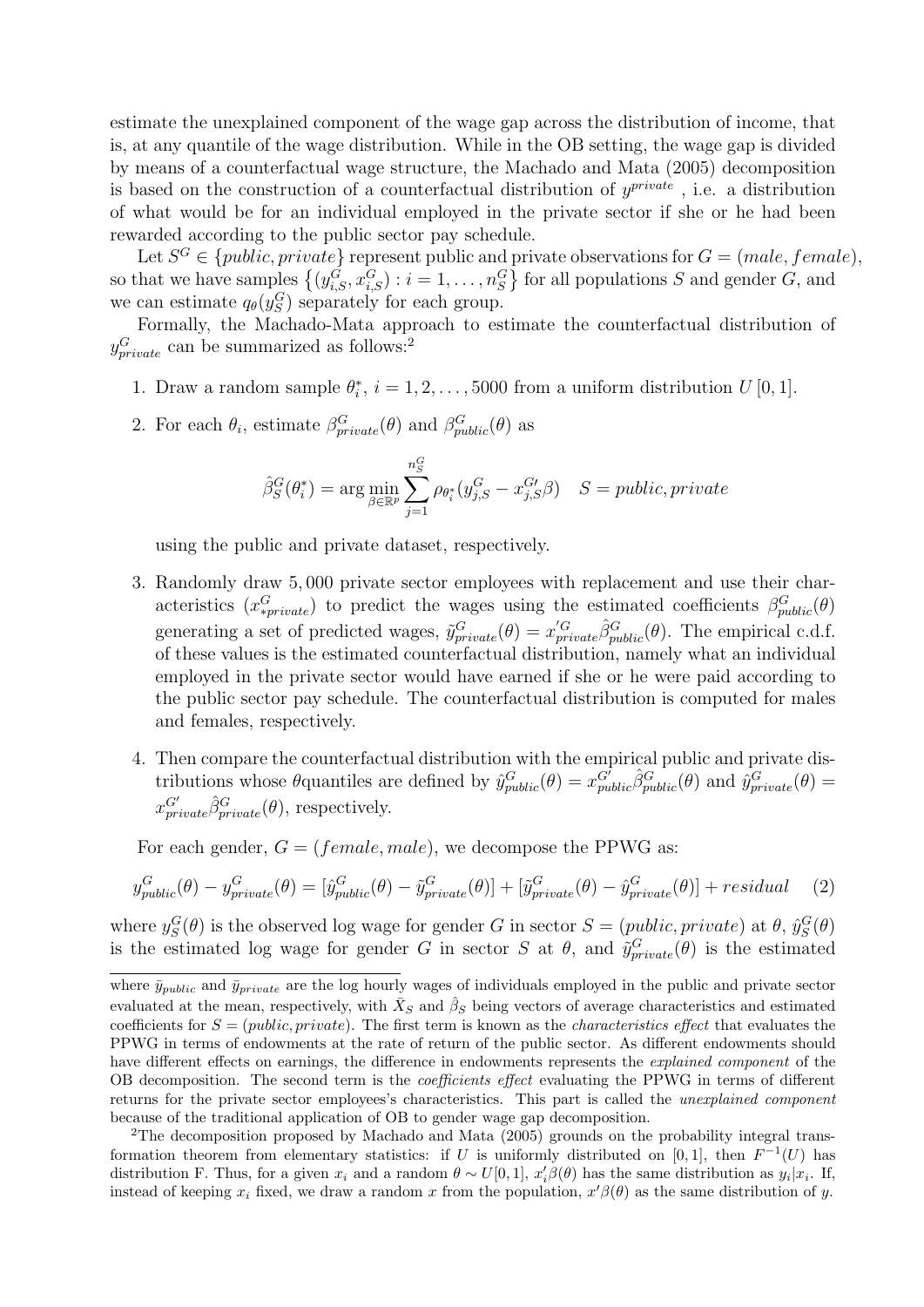counterfactual log wage at  $\theta$ . The counterfactual represents the wage that an individual employed in the private sector would get, if she or he had been rewarded according to the public sector pay schedule. The residual term captures the changes unaccounted for by the estimation method. In particular the residual term comprises the simulation errors and the sampling errors. Both errors asymptotically vanish (Melly, 2005).

The first part of the wage differential is the so-called *characteristics* effect, as it is due to the different distribution of covariates in the two sectors. The second addend in (2) represents the so-called coefficients effect. It is obtained by evaluating private-sector characteristics using two different conditional distributions.<sup>3</sup>

#### 2.1 Quantile Regression for Panel

To take into account the unobserved individual heterogeneity in explaining the wage gap across the distribution, we extend our empirical analysis by exploiting the longitudinal structure of the data. Therefore, we consider the following quantile regression fixed effect model (hereafter FE-QR):

$$
Q_{\theta}(y_{it}|x_{it}) = \alpha_i + x_{it}'\beta_{\theta} \tag{3}
$$

$$
y_{it} = x'_{it}\beta_{\theta} + u_{\theta it} \tag{4}
$$

While estimation methods for cross-sectional conditional quantile regression models are well developed, corresponding methods for panel data (especially FE models) have received attention only recently. One problem associated with FE-QR is that, as it is the case with non-linear panel data models, the method of differencing out the fixed effects used for the conditional linear mean model does not carry over to the conditional quantiles. Koenker  $(2004)$  proposes to treat each individual effect as a parameter to estimate<sup>4</sup> by means of a penalized estimation method. However, controlling fixed effects by directly estimating them is not without difficulty - known as incidental parameter problem (Neyman and Scott, 1948), which manifest itself in inconsistency of the common parameters when the number of individuals goes to infinity while the number of time period is fixed.<sup>5</sup>

A second problem arises because the objective function is not differentiable. The implication is that standard asymptotic analysis of panel data model is not directly applicable to QR. Kato and Galvao (2016) propose the smoothing of the objective function and study the properties of the estimator. They show that the estimator is asymptotically normally distributed and propose a bias correction for the estimator's mean. Flores et al. (2014) estimate a twoway fixed effects model where both effects vary over quantiles. Flores et al. (2014) account for the problem of quantile crossing adopting the method proposed by Chernozhukov et al. (2010) to transform the original estimated quantiles into monotonic ones. However, the objective function they consider is not smooth and they rely on a Monte Carlo experiment to show the small bias in their estimates. Alternative approaches that do not consider the case of unobserved heterogeneity represented by the classical individual effects  $\alpha_i$ , are introduced by Harding and Lamarche (2014), who propose a quantile regression estimator for a model with a multifactor error structure and interactive effects potentially correlated with covariates.

<sup>3</sup>The standard errors are computed following Chernozhukov et al. (2013).

<sup>4</sup>The individual parameters are assumed to have a pure location shift effect on the conditional distribution of the dependent variable.

<sup>5</sup>The analysis of an incidental parameter problem in FE-QR is described in Graham et al. (2009) and Kato and Galvao (2016).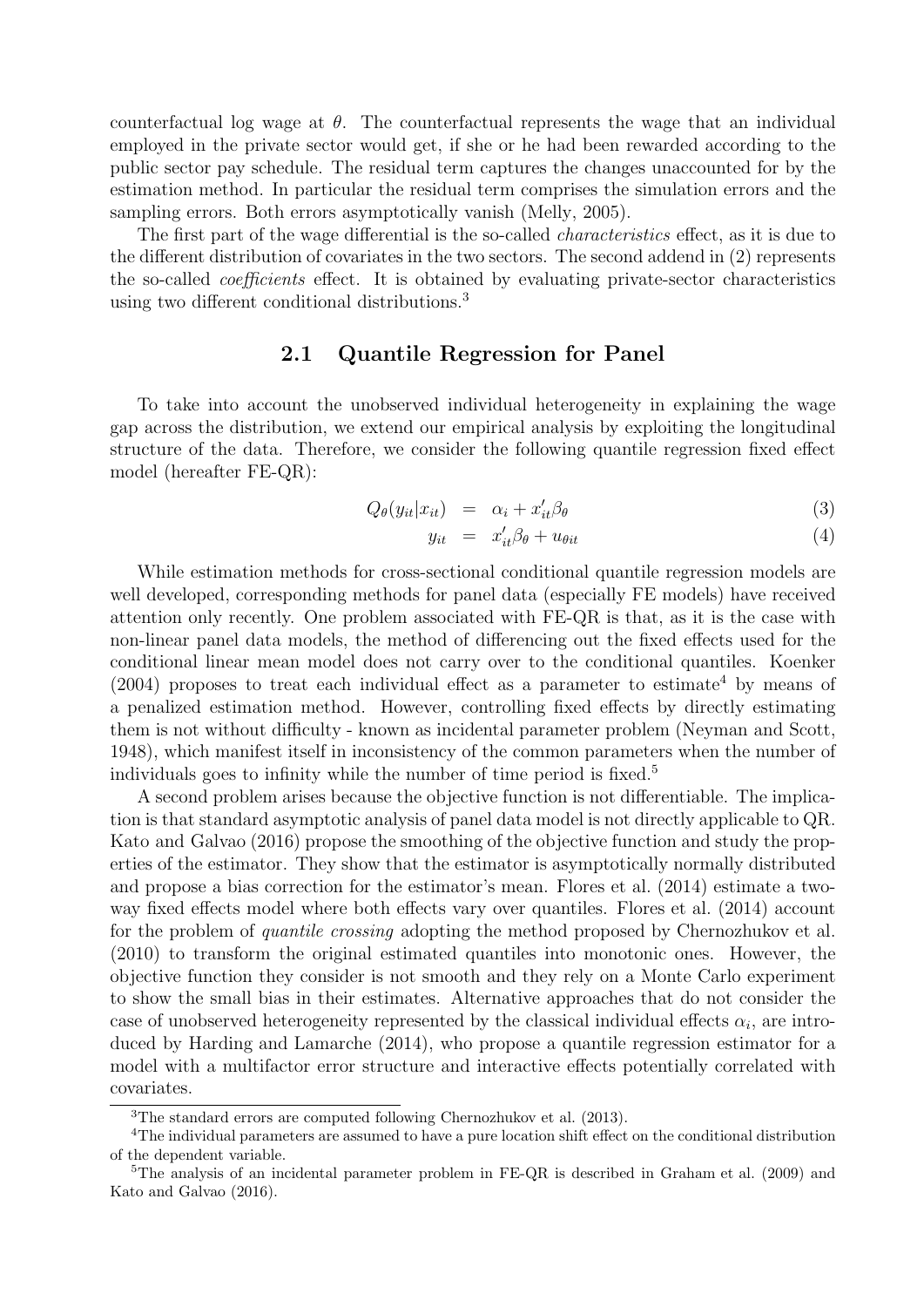We follow the approach proposed by Canay  $(2011)$  under the assumption that the individual parameters (fixed effects) have a pure location shift effect. Canay (2011) proposes an easy-to-use two-step estimator. In the first step, the individual effects  $\alpha_i$  are estimated by traditional mean estimations (for instance estimation in first differences or by means of the within estimator). Next, the corrected wages  $\hat{y}_{it} = y_{it} - \hat{\alpha}_i$  are estimated on the other covariates using traditional quantile regression. Given  $\hat{y}_{it}$ , we estimate the wages by quantile regression and we apply the Machado and Mata (2005) method to decompose the wage gap in its components.

### 3 Data

The analysis is based on the panel data set drawn from the ISFOL-PLUS survey (2005- 2010).<sup>6</sup> The dependent variable is the log-hourly net income (adjusted to the 2010 level). We select a group of about thirty independent variables, which include years of schooling, labor market experience and tenure, type of contract (part-time, short-term), family characteristics (civil status, presence of pre-schooling age children), occupation and industry dummies. Further, we add geographic variables (dummies for individuals living in Northern regions and dummies for individuals living in urban areas), as well as personal skills that may reveal individual ability such as knowledge of English and knowledge about how to use a computer for particular basic tasks. A first look<sup>7</sup> on the main variables considered shows that publicsector employees are, on average, better educated, possess better indicators of personal skills and have more years of experience and tenure than private-sector employees.

## 4 Pooled Analysis

The results for the PPWG are presented in Figure 1 for females and males, respectively. For both samples, we observe that there is a positive wage premium for those working in the public sector, which shrinks as we move towards higher quantiles of the income distribution. These results confirm the findings of Disney and Gosling (1998), Lucifora and Moeurs (2006) and Campos and Centeno (2012), among others. Disney (2007) considers several explanation for the observed differences in pay between the public and the private sectors. One justification often found in the literature for the PPWG is that governments are less competitively-driven than the private sector and more inclined to equity and fairness in wage settlements, which translates into higher earnings than market levels at the bottom and moderate remuneration to top level managers. Another line of argument concerns the potential existence of compensating differentials, i.e. in-kind advantages and fringe benefits that would offset pay differences. However, this type of gain is to be found mostly in the public sector, where employees benefit from job protection and more advantageous pension plans. Other structural differences, due to for instance fundamentally different occupational compositions between sectors, is controlled for by Occupational dummies included in the estimation. Bargain et al. (2018) explain the disparity in pay between the two sectors by means of the differences in workers' unobserved characteristics; they show that when unobserved heterogeneity is controlled for by standard panel techniques, the public-sector wage premium vanishes.

<sup>6</sup> Isfol: Istituto per lo Sviluppo della Formazione Professionale dei Lavoratori.

<sup>7</sup>Descriptive statistics on the variables used are available upon request.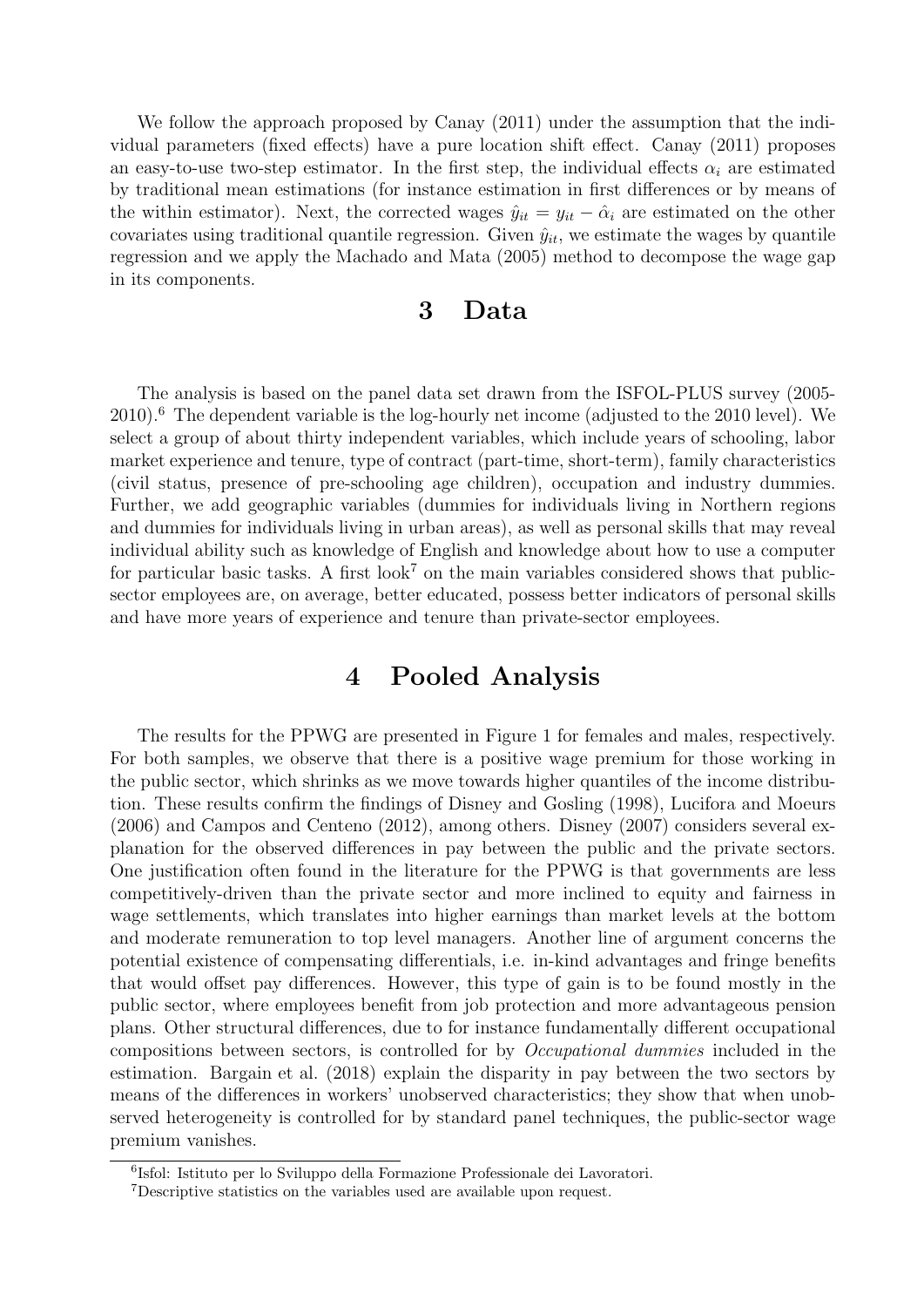

Figure 1: Public-Private sector wage gap decomposition by gender – Pooled sample

In terms of the decomposition of measurable attributes (*Effect of characteristics*) and differences in the return to the same attributes (*Effect of the wage structure or coefficients* effect)<sup>8</sup>, we observe that the estimated unexplained component of the PPWG varies strongly with  $\theta$ . In particular, in both samples the portion of the PPWG accounted for by differences in the wage structure declines monotonically, to almost zero, from lower to upper quantiles. That is, a significant portion of the differential, in the lower part of the wage distribution, can be accounted for by differences in returns, while in the upper part there are almost no differences. For males, the sharp decline is more evident, and the estimated public sector wage premium due to differences in returns becomes negative at top deciles, implying that there are significant differences in individual (observed) characteristics and occupations across sectors and quantiles.

### 5 Longitudinal Analysis

The analysis in Figure 1 shows that using QR and Machado-Mata decomposition both males and females receive a (slightly decreasing) positive premium in the public sector along the wage distribution. This result is in line with the results of Lucifora and Moeurs (2006) and Campos and Centeno (2012), among others. In order to better understand, whether these findings depend on a positive selection in the public sector, we control for endogenous selection using fixed effect estimation as proposed by Canay (2011) and then decompose the pay gap by the Machado and Mata (2005) method. Indeed, adding fixed effects to the wage equations allows to capture (time-invariant) individual heterogeneity that remains generally unobserved. Differences in the composition of the PPWG by gender may therefore reveal different sorting behavior in the public or private sector (Bargain et al., 2018).

In order to prevent any distortion due to switching among sectors, we compute the decomposition by restricting the sample to no-sector switchers, present in at least three waves of the data. In this way, we attenuate also the bias that could arise due to measurement errors due to misreported or miscoded values for the variable referring to working in the public sector.<sup>9</sup>

<sup>8</sup>This component is generally interpreted as the wage premium.

<sup>9</sup>We compute the decomposition also by restricting the sample to sector- switchers in only one direction. The results are similar to the results presented here.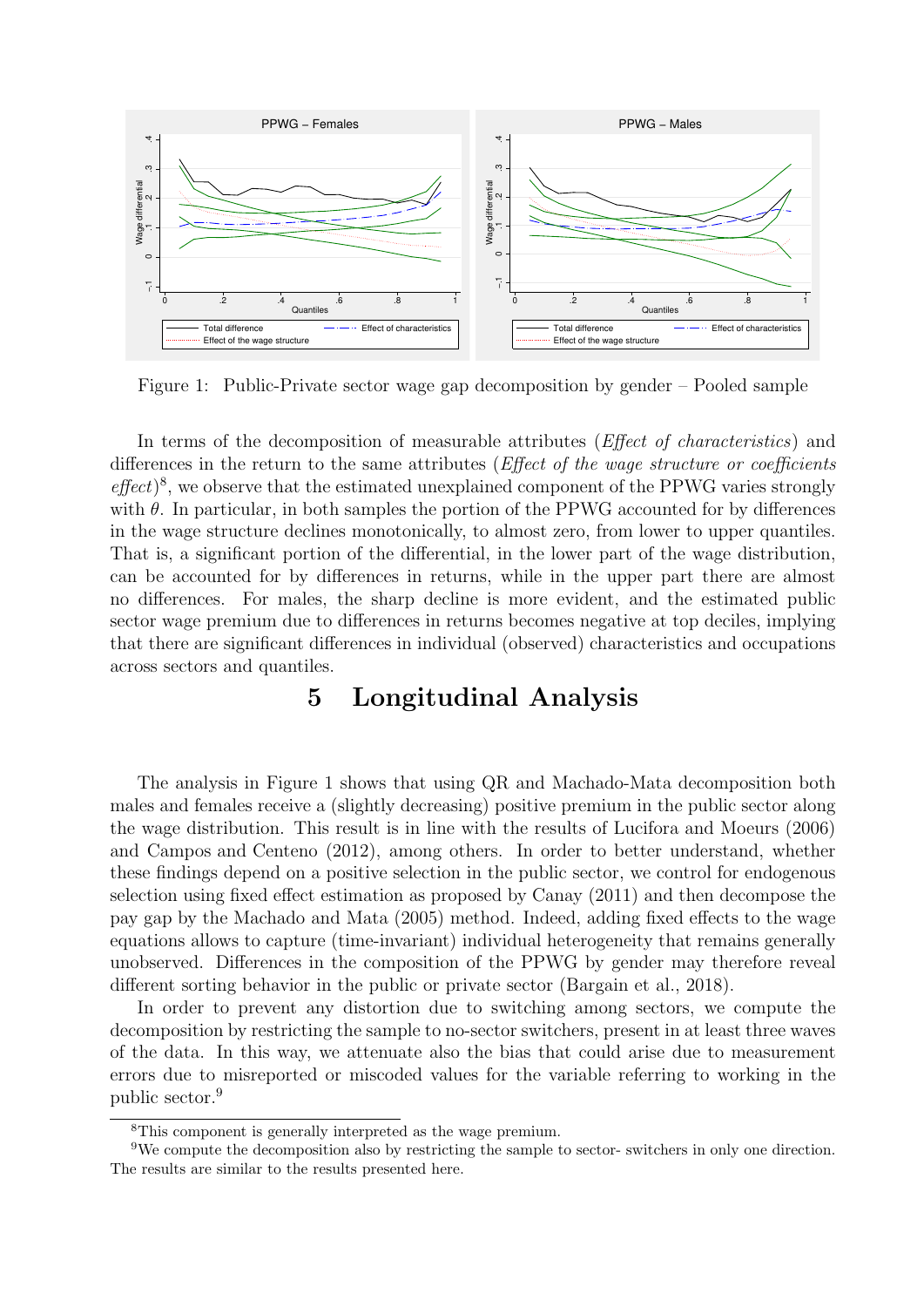Differently from what is shown by Bargain et al. (2018) and Campos and Centeno (2012) that provide evidence of a positive selection effect into public-sector jobs, we provide evidence of a public-sector premium independent from the individual abilities or endowments. The public premium does not arise because better-endowed individuals choose to work in the public rather than in the private sector. Instead, it is the difference in the wage structure that causes the premium. This effect is particularly pronounced for women and for both male and female low-income earners.



Figure 2: Public-Private sector wage gap decomposition by gender – FE-quantile estimation

### 6 Conclusion

In this paper, we analyze the wage gap between the public and private sector for Italian women and men. Using quantile regression methods, we perform the analysis for both cross-section and panel data. The cross-sectional (or pooled) analysis shows that there is a positive public-sector wage premium for men and women along the wage distribution. Both females and males are better paid in public-sector jobs. This effect is particularly pronounced at the lowest quantiles and higher for women than for men at all points of the distribution. Controlling additionally for unobserved heterogeneity reduces the public premium only slightly. We find no evidence of strong positive selection into the public sector. The results suggest that the positive public-private sector wage is mainly due to the different remuneration schemes across the two sectors.

### References

- Bargain, O., Etienne, A., and Melly, B. (2018). Public sector pay gaps over the long-run: Evidence from panel administrative data. Technical report, IZA DP No. 11924.
- Blinder, A. (1973). Wage discrimination: Reduced form and structural estimates. Journal of Human Resources, 2(8):436–455.
- Campos, M. M. and Centeno, M. (2012). Public-private wage gaps in the period prior to the adoption of the euro: an application based on longitudinal data. Technical report, Banco de Portugal. Working Papers.
- Canay, I. (2011). A simple approach to quantile regression for panel data. The Econometrics Journal, 14:368–386.